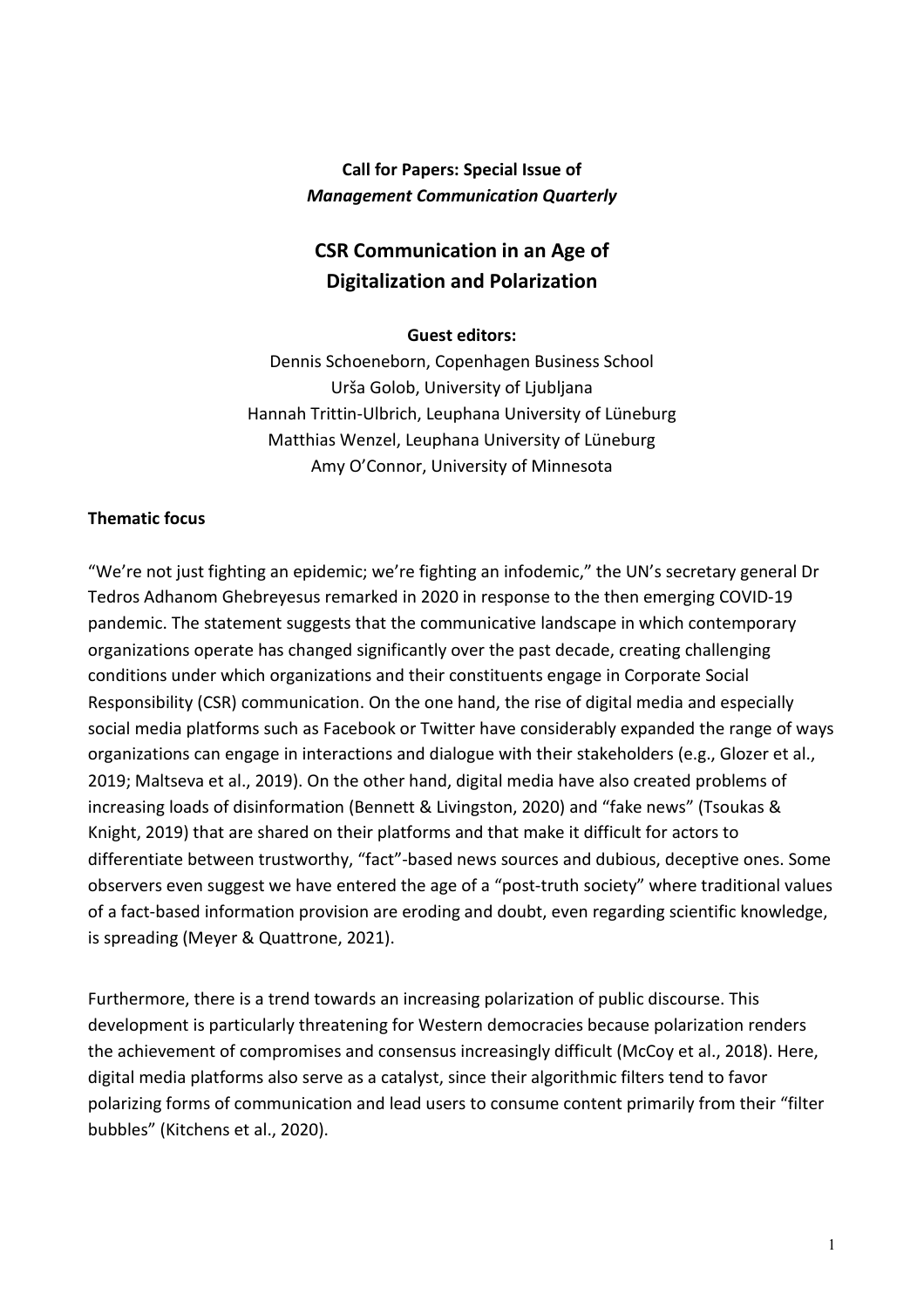Overall, while CSR research and practice is traditionally concerned with how actors in and around organizations negotiate meanings about CSR, both in interactions with external stakeholders (e.g., NGOs, the media) and/or with internal stakeholders (e.g., employees) (Schoeneborn, Morsing & Crane, 2020; Schoeneborn & Trittin, 2013), the age of digitalization and disinformation creates substantially new challenges for CSR communication (Glozer, Caruana & Hibbert, 2019; Verk, Golob & Podnar, 2021). This Special Issue of *Management Communication Quarterly* addresses new challenges that CSR communication and its theorizing is facing in the age of digitalization, disinformation, and polarization. Thus, the focus of this special issue is to bring together research on how organizations address sustainability/responsibility issues strategically via CSR communication in today's globally accessible and dynamic communication environments, especially in increasingly polarized societal discourses via digital media.

We welcome submissions that address a broad range of questions and topic areas within the theme of the Special Issue. Questions that submissions might address include:

- How, why, and with what consequences do certain organizations decide to enter into polarized societal discourses?
- How is CSR communication that draws strongly on fact-based information (as recommended by earlier works, such as Morsing et al., 2008) theorized and evaluated, if we live in a society where some actors do not care much about facts or easily dilute these with "alternative facts" of dubious origin?
- How can fact-based CSR communication be used, if at all, to attain legitimation in an age of polarized communication and disinformation?
- What are the implications of the increased usage of digital and social media for firms engaging in practices of CSR/sustainability reporting?
- How can and should organizations and actors engage stakeholder dialogue through digital media amidst increasingly unreconcilable, polarized discourses?
- How and why do some organizations engage the complexity of polarized discourses in CSR communication, whereas others tend to employ "greenhushing" (Font et al., 2017) or "strategic silence" (Carlos & Lewis, 2018), that is, abstain from CSR communication whatsoever?
- What implications do polarized discourses have for consumer, marketing, and branding aspects of CSR?
- How is CSR communication performed in digital contexts (e.g., social media, gamification), and with what consequences?
- How do organizational micropolitics, internal activism, social movements, and entrepreneurship enact or perhaps even foster polarized discourses and disinformation?
- How are oftentimes hidden issues of gender and diversity operating in CSR communication in digitalized contexts?
- What norms and values should guide CSR communication in an age of digitalization, disinformation, and polarization?
- How, if at all, is the meaning of CSR itself shifting amidst these conditions?
- How do the current shifts in the context of CSR advantage and disadvantage different individuals, groups, organizations, regions, and nations?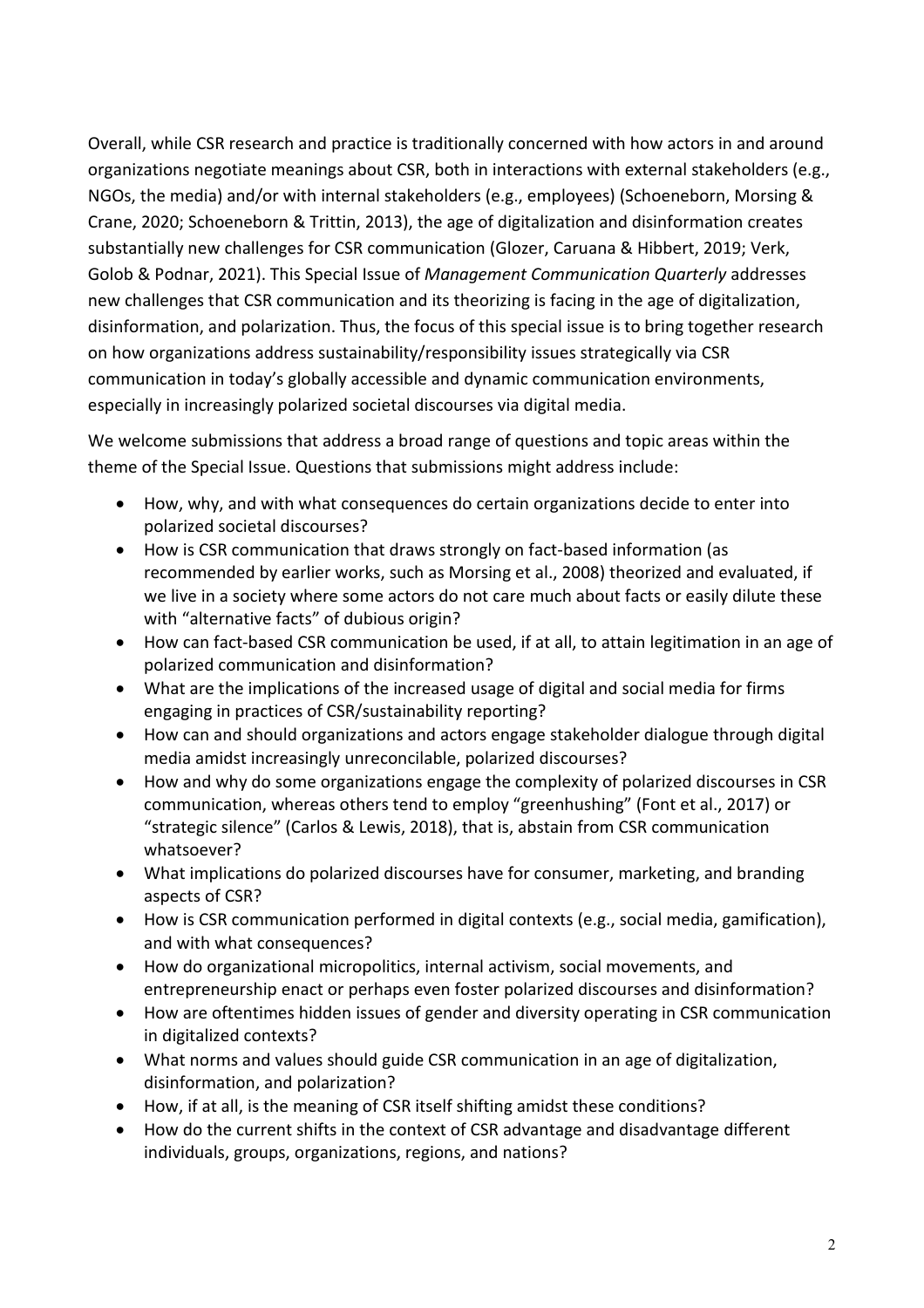The Special Issue has close thematic links to the 6<sup>th</sup> [International CSR Communication Conference](http://csr-com.org/) that will take place Sept. 14-16, 2022 at Leuphana University of Lüneburg, Germany. However, participation in the conference is not required to submit to the MCQ Special Issue. We welcome submissions addressing CSR as a communication process from various disciplines, including Organizational Communication, Corporate Communication, Public Relations, Marketing, or Management and Organizational Studies. MCQ and this special issue are committed to publishing and amplifying content from diverse, global perspectives.

## **Submission process and deadlines**

The deadline for submission of full papers will be **December 15th, 2022**. Manuscripts should adhere to Management Communication Quarterly's standard submission guidelines for full-length articles. Submissions should be no more than 10,000 words, including abstract and references. All papers should be formatted in the latest edition of APA style. Manuscripts must be submitted through the journal's online submission system [\(https://mc.manuscriptcentral.com/mcq\)](https://mc.manuscriptcentral.com/mcq) and should select the special issue as their submission type. For further information or questions, please contact Special Issue Editor Dennis Schoeneborn [\(ds.msc@cbs.dk\)](mailto:ds.msc@cbs.dk).

# **References**

- Bennett, W. L., & Livingston, S. (Eds.). (2020). *The disinformation age: Politics, technology, and disruptive communication in the United States*. Cambridge University Press.
- Carlos, W. C., & Lewis, B. W. (2018). Strategic silence: Withholding certification status as a hypocrisy avoidance tactic. *Administrative Science Quarterly*, *63*(1), 130-169.
- Font, X., Elgammal, I., & Lamond, I. (2017). Greenhushing: The deliberate under communicating of sustainability practices by tourism businesses. *Journal of Sustainable Tourism*, *25*(7), 1007- 1023.
- Glozer, S., Caruana, R., & Hibbert, S. A. (2019). The never-ending story: Discursive legitimation in social media dialogue. *Organization Studies*, *40*(5), 625-650.
- Kitchens, B., Johnson, S. L., & Gray, P. (2020). Understanding echo chambers and filter bubbles: The impact of social media on diversification and partisan shifts in news consumption. *MIS Quarterly*, *44*(4), 1619-1649.
- Knight, E., & Tsoukas, H. (2019). When Fiction Trumps Truth: What 'post-truth' and 'alternative facts' mean for management studies. *Organization Studies*, *40*(2), 183-197.
- Maltseva, K., Fieseler, C., & Trittin-Ulbrich, H. (2019). The challenges of gamifying CSR communication. *Corporate Communications: An International Journal*, 24(1), 44-62.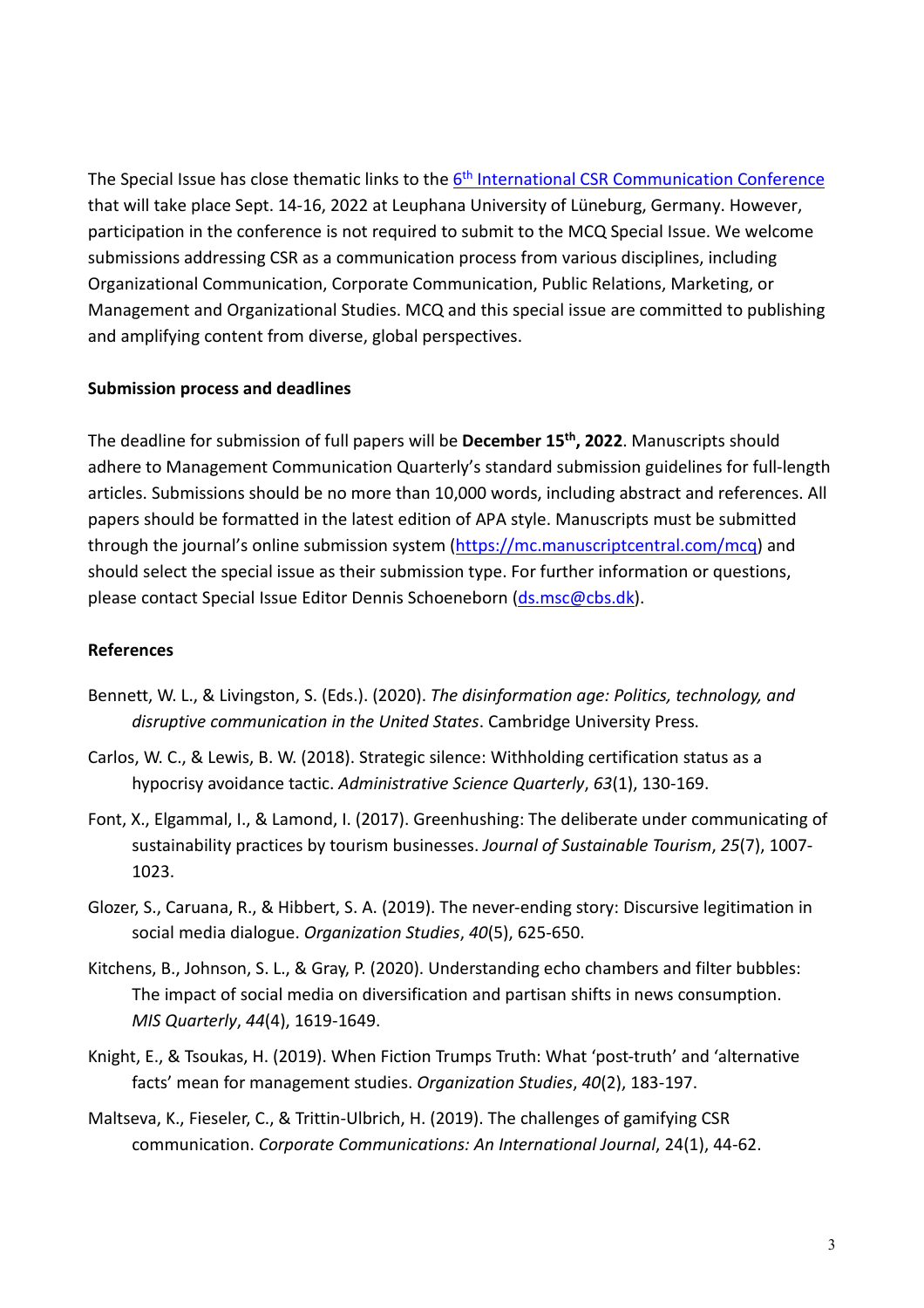- McCoy, J., Rahman, T., & Somer, M. (2018). Polarization and the global crisis of democracy: Common patterns, dynamics, and pernicious consequences for democratic polities. *American Behavioral Scientist*, *62*(1), 16-42.
- Meyer, R. E., & Quattrone, P. (2021). Living in a post-truth world? Research, doubt and organization studies. *Organization Studies*, *42*(9), 1373-1383.
- Morsing, M., Schultz, M., & Nielsen, K. U. (2008). The 'Catch 22' of communicating CSR: Findings from a Danish study. *Journal of Marketing Communications*, *14*(2), 97-111.
- Schoeneborn, D., & Trittin, H. (2013). Transcending transmission: Towards a constitutive perspective on CSR communication. *Corporate Communications: An International Journal*, *18*(2), 193-211.
- Schoeneborn, D., Morsing, M., & Crane, A. (2020). Formative perspectives on the relation between CSR communication and CSR practices: Pathways for walking, talking, and t(w)alking. *Business & Society*, *59*(1), 5-33.
- Verk, N., Golob, U., & Podnar, K. (2021). A dynamic review of the emergence of corporate social responsibility communication. *Journal of Business Ethics*, *168*(3), 491-515.

## **About the guest editors**

**Dennis Schoeneborn** is Professor of Organization, Communication, and CSR at Copenhagen Business School, Denmark, and Visiting Professor of Organization and Management at Leuphana University of Lüneburg, Germany. His main research areas are organization theory, organizational communication, CSR communication, digital communication, and new forms of organizing. His work has been published in the *Academy of Management Review, Human Relations, Journal of Management Studies, Management Communication Quarterly,* and *Organization Studies*, among others. He serves as Associate Editor at the journal *Business & Society* and he is an editorial board member at *Management Communication Quarterly,* and *Organization Studies.* From 2015 to 2020, he served as head coordinator of the Standing Working Group "Organization as Communication" at the European Group of Organizational Studies (EGOS), jointly with Nicolas Bencherki, Timothy R. Kuhn, François Cooren, and Consuelo Vásquez.

**Urša Golob** is Professor of Marketing Communication at the Faculty of Social Sciences, University of Ljubljana, Slovenia. Her main research interests are in various areas of CSR, CSR communication and sustainable consumption. Urša is one of the founding members of the International CSR Communication Conference. Her work has been published in *Journal of Business Ethics, Journal of Business Research, Business Ethics, the Environment & Responsibility*, *Journal of Public Policy & Marketing*, *European Journal of Marketing, Public Relations Review, Corporate Communications: An International Journal* and *Journal of Brand Management*, among others. She serves as the Co-Editor-in-Chief for *Journal of Brand Management*, where she is currently also editing a Special